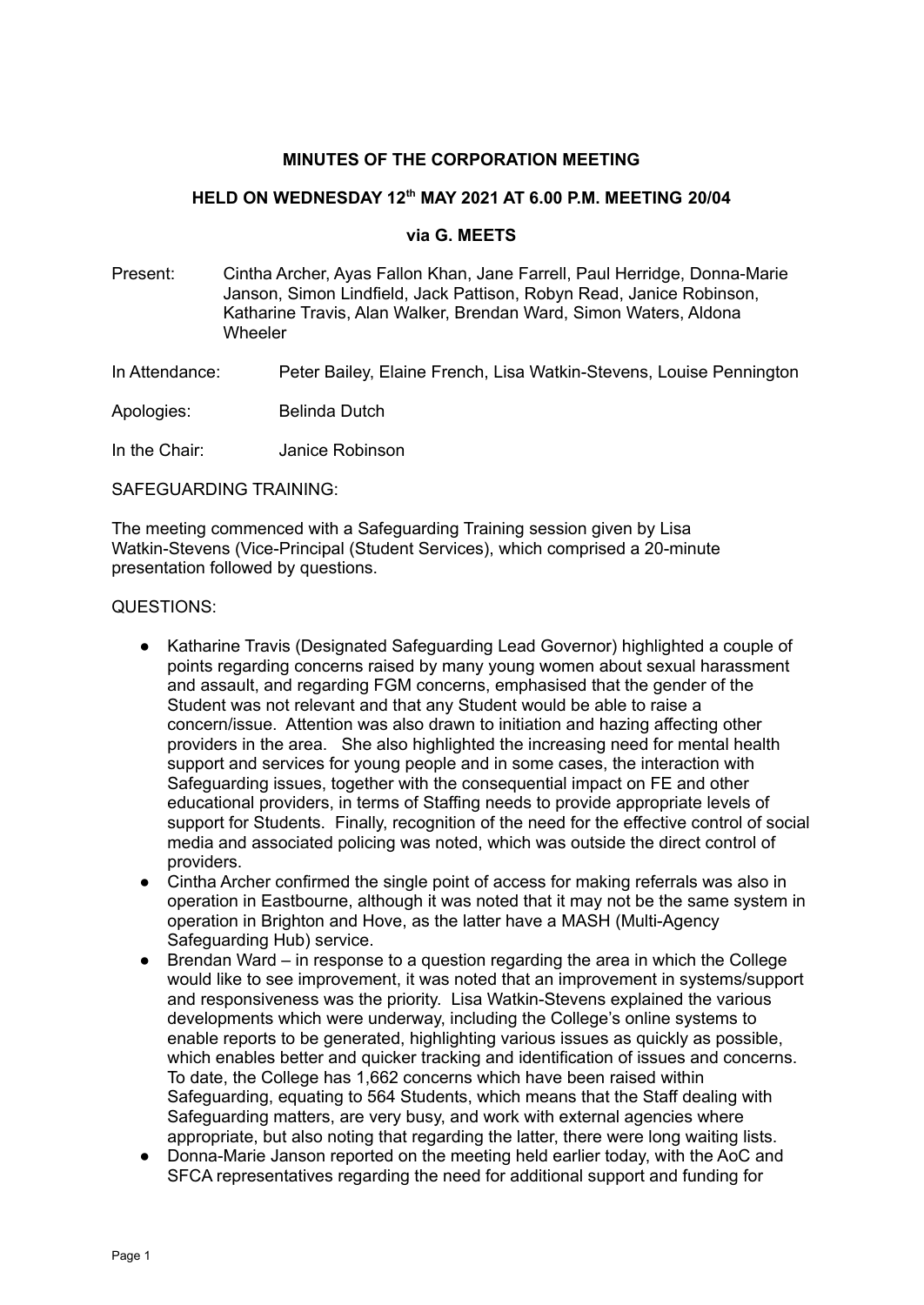Colleges in respect of mental health matters and emphasised the need to lobby the Government/DfE for further support. It was noted that £78M has been promised by the Government towards additional mental health support for Schools and Colleges in England and Wales.

#### **1. Welcomes and Apologies for Absence**

The meeting was quorate.

Apologies – as recorded above.

Welcomes: None

The Chair drew attention to Part II meeting, item b) and confirmed that owing to the sensitive nature of the business, regarding Senior Postholders, that Staff and Student Governors and SLT members would be asked to leave at that point.

### **2. Declaration of Interests:**

None recorded at this time, other than those notified at previous meeting declarations and as recorded in the Register of Interests' folder.

# **3. Minutes of the Corporation held on 27 th January 2021 – Part 1 (Non-Confidential)**

The minutes of meeting were approved by the Corporation and the Chair was authorised to sign these.

# **4. Matters Arising and Action Points – Progress Report and Significant Risks Schedule**

The Corporation noted the progress with actions to date and those which were on going or would be taken forward post pandemic and those internal audit actions which would now be taken forward following the appointment of the new Internal Auditors – refer details below in item 11.

It was noted that the action schedule would be updated to reflect any changes detailed above. **ACTION: Louise Pennington**.

**SIGNIFICANT RISKS 2020/2021**– the Corporation noted the risks for 2020/2021 and agreed to bear these in mind with reference to the Meeting's business.

# **5. Membership Matters**

- a) **John McKee** The Chair explained that John McKee had submitted his resignation owing to the fact that he now had a regular commitment on Wednesday evenings, the usual time for Varndean College's Corporation meetings. The Corporation thanked him for his support during his service. It was noted that the external Governor vacancy, would be discussed at the next Search and Governance Committee in June 2021.
- b) **Richard Seager** The Chair reported that Richard had decided to step down from the Corporation, but was willing to remain as a co-opted Member of the Audit Committee if possible. She confirmed that the S & G Committee members had recommended the change in his office (via e mail). The Corporation recognised Richard's long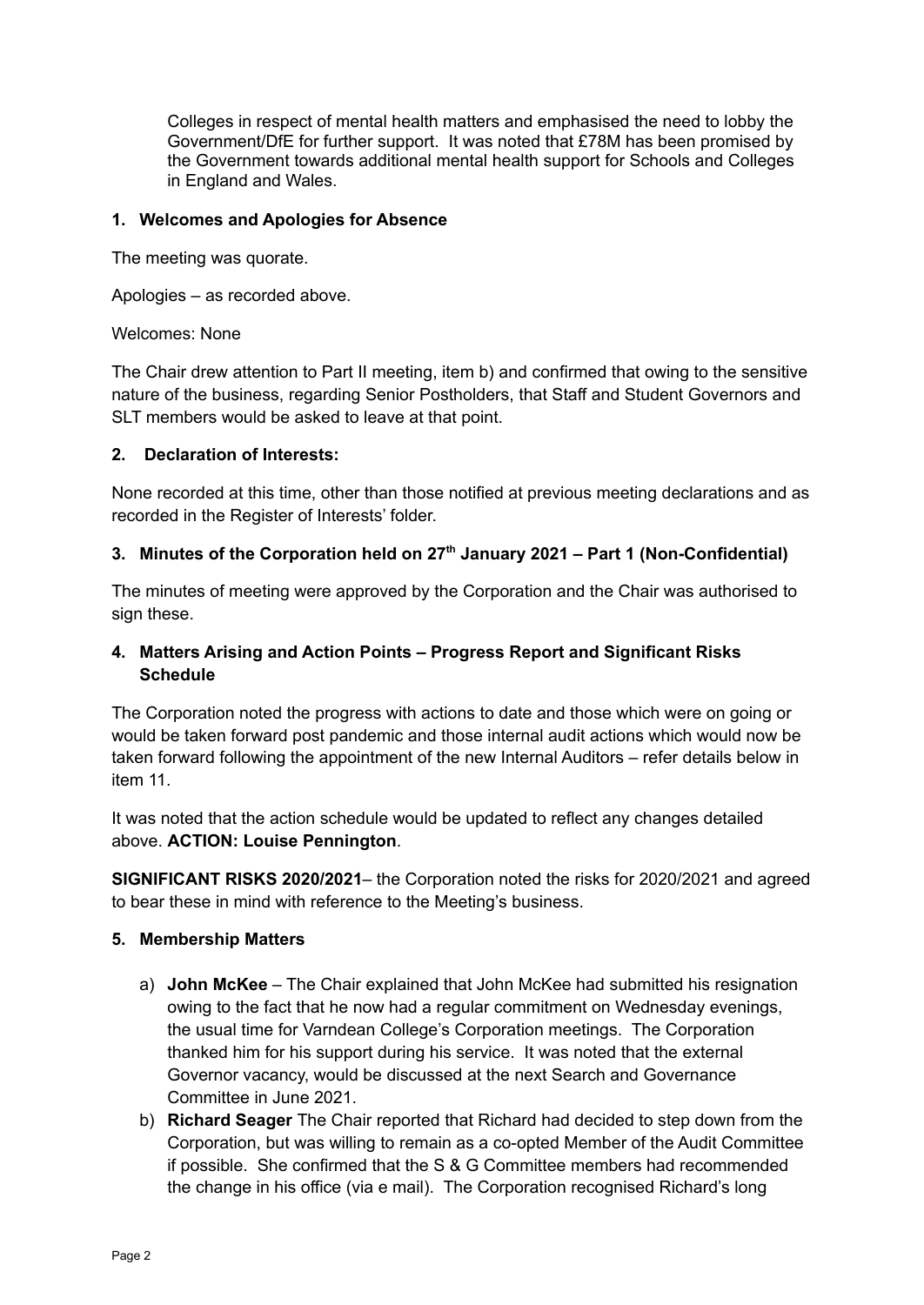service and was very grateful to Richard for his time and support over many years to the College's Governing Body. The Chair of Audit Committee, Alan Walker, also confirmed that he would like Richard Seager to remain on the Audit Committee and the Corporation approved the change in office.

c) **Jill Arnold** – as there are now 2 external Governor vacancies and as per previous discussions regarding Jill Arnold's appointment as a Governor once a vacancy became available, it was resolved to appoint Jill as a full Governor with immediate effect for a four-year term of office, in addition to her role as member of the Finance Working Group.

It was noted that there remained 1 external Governor vacancy, which would be considered at the next Search and Governance Committee meeting in June 2021. **ACTION: Louise Pennington**

### **ACTION: Janice Robinson/Louise Pennington**

- **6. Chair's Report –** including developments within the FE Sector
	- **GBMet** has agreed to merge with Chichester Colleges Group CCG with effect from August 2022 and Governors were reminded about the history leading to this decision (FE Commissioner issued notice for improvement re GBMet's financial difficulties, followed by consultation regarding merger options. There have been some concerns in the City regarding the potential impact from the merger, to the other local Colleges, but the Chief Executive of CCG (Shelagh Legrave), has stated that CCG was committed to maintaining and enhancing the local identity of GBMet and that the College will continue to meet the needs of the local community. The new FE Group, will have approximately 36,000 Students and in excess of 3,000 Staff. In future, Varndean College (and BHASVIC) will operate in a Sussex FE sector dominated by 2 large groups – CCG and East Sussex Colleges Group. Governors were also warned that may be potential implications for the Sussex Coastal initiative of which Varndean College is a member and the City Accord (Varndean College, BHASVIC and GBMet), with regard to the latter, the Principal confirmed that CCG has stated that they have committed to remaining as an Accord member. It is hoped that there will not be any additional competition from CCG regarding traditional Sixth Form provision (A Levels). It was also noted that the FE Commissioner had telephoned both Varndean College and BHASVIC to discuss the merger and other curriculum related issues in Brighton and Hove and a concern was raised that there may be a further withdrawal of some providers offering Level 2 Students courses, which would place additional pressure on Varndean College who does currently offer some limited Level 2 provision.
	- **Coastal College Initiative** GFEs and SFCs in Sussex have worked together preparing a submission for funding (pilot strategic development funding) for a local area initiative on researching local skills requirements within Sussex focusing upon green technology and industry. If agreed, the pilot will be implemented across East and West Sussex and CCG will lead on developing this bid further, eventually involving the establishment of a Local Skills Improvement Board and developing a Skills Improvement Plan in the green arena. The Governing Body will need to keep developments under review and if the proposals are successful, the College will need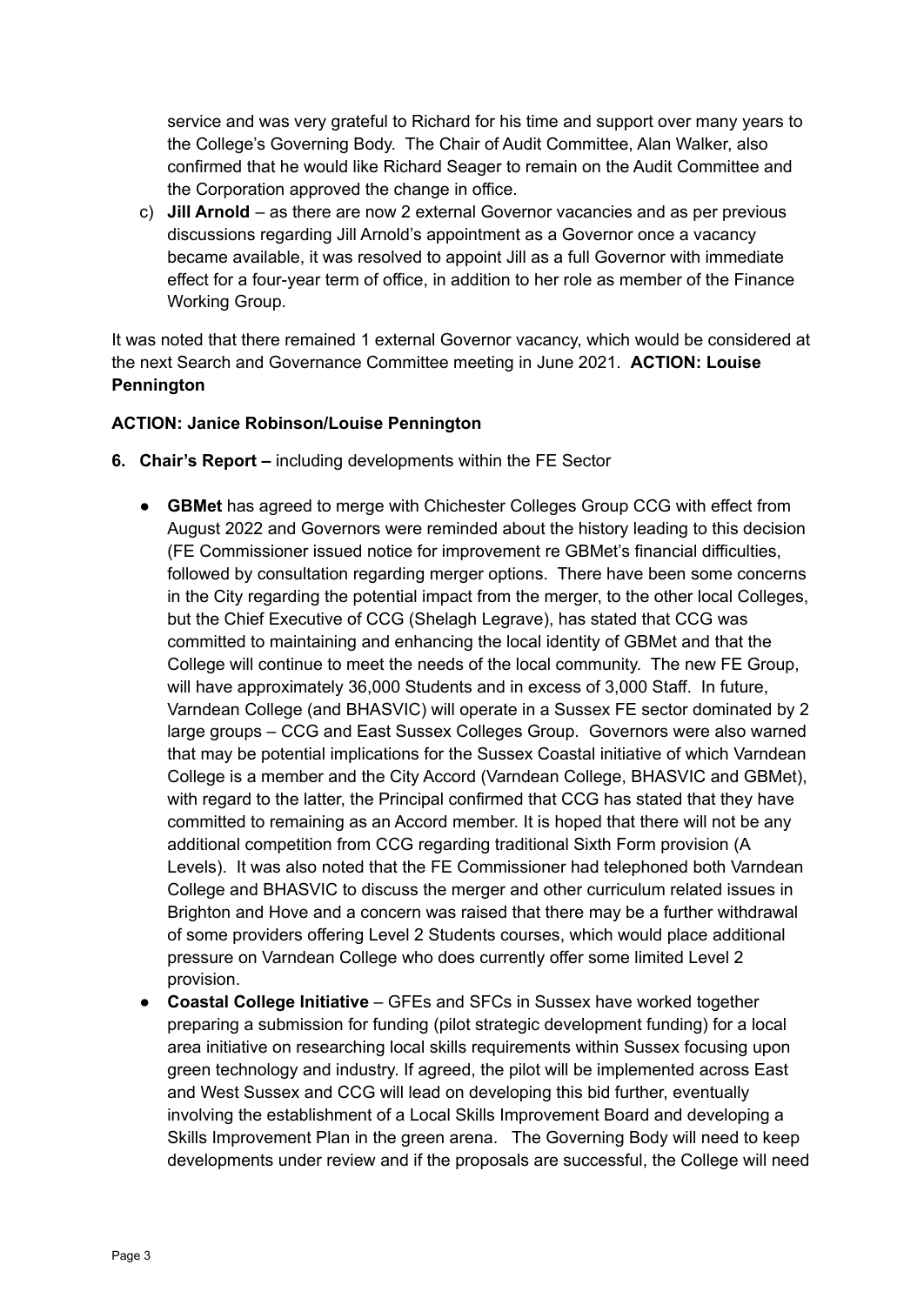to review its provision and decide what we might offer in terms of curriculum/qualifications relating to the Green Economy.

- **New FE Commissioner:** Referring to the CCG item above, it was reported that Shelagh Legrave (CCG Chief Executive) had been appointed as the new FE Commissioner with effect from October 2021 and hence until the new Chief Executive of CCG has been appointed, there remains uncertainty regarding CCG's plans for the future of GBMet offer.
- **FE White Paper and strengthening of Governance** the further guidance from the Department of Education was awaited, so that the College may prepare for any changes required to its governance arrangements and requirements, including self-assessment and external review.

# **7. Principal's Report**

Donna-Marie Janson presented her report to Governors and the contents of her written report were noted. In summary, the following points were highlighted:

# **a) Update on Staffing and Recruitment**

- **-** Appointed Deputy Principal James Gordon from the College of Richard Collyer
- **-** Permanent appointment of Vice-Principal (Student Services) Lisa Watkin-Stevens
- **-** Heads of School (HoS): In Summer 2020, 3HoS were appointed temporarily owing to vacancies created by retirement and promotion. In May 2021, there were 2 further HoS retiring. The permanent Heads of School appointments have been advertised internally and interviews have been scheduled for  $13<sup>th</sup>$  May, equating to 5 people in total and including the Director of Student Engagement. The interviews will be held tomorrow, along with other mid-management interviews/appointments.
- **-** New Director of Student Engagement (re-designated from Heads of School title) externally advertised and appointed on 10<sup>th</sup> May.
- **-** New Vice-Principal (VP) appointment Lisa Watkin-Stevens was congratulated on her permanent appointment as the new VP.
- **-** Governors welcomed the news of the various appointments and agreed that following retirements, it was also useful to have an opportunity to refresh the management team members. It was also noted that as some of the appointments had arisen owing to retirements, there was limited impact on the Staffing budget. Thanks were also recorded to Janice Robinson and Ayas Fallon Khan, who had been involved in the interview process, as part of one of the Panels and it was also noted that the College had made use of an independent member of the interview panels, by involving a Principal from another College in the VP process.

# **b) Update on Securing the Site following the incident at Crawley College**

- **-** The College's main building is secure with access controls at all entrances (noting that all Governors will need their current ID cards updated to provide access rights –**ACTION: Louise Pennington**.
- **-** The College has a lockdown procedure in place
- **-** There are still parts of the perimeter fencing etc along Surrenden Road which needs to be secure and this work is in progress together with a review of some potentially vulnerability associated with the Huts. The College has been working with a security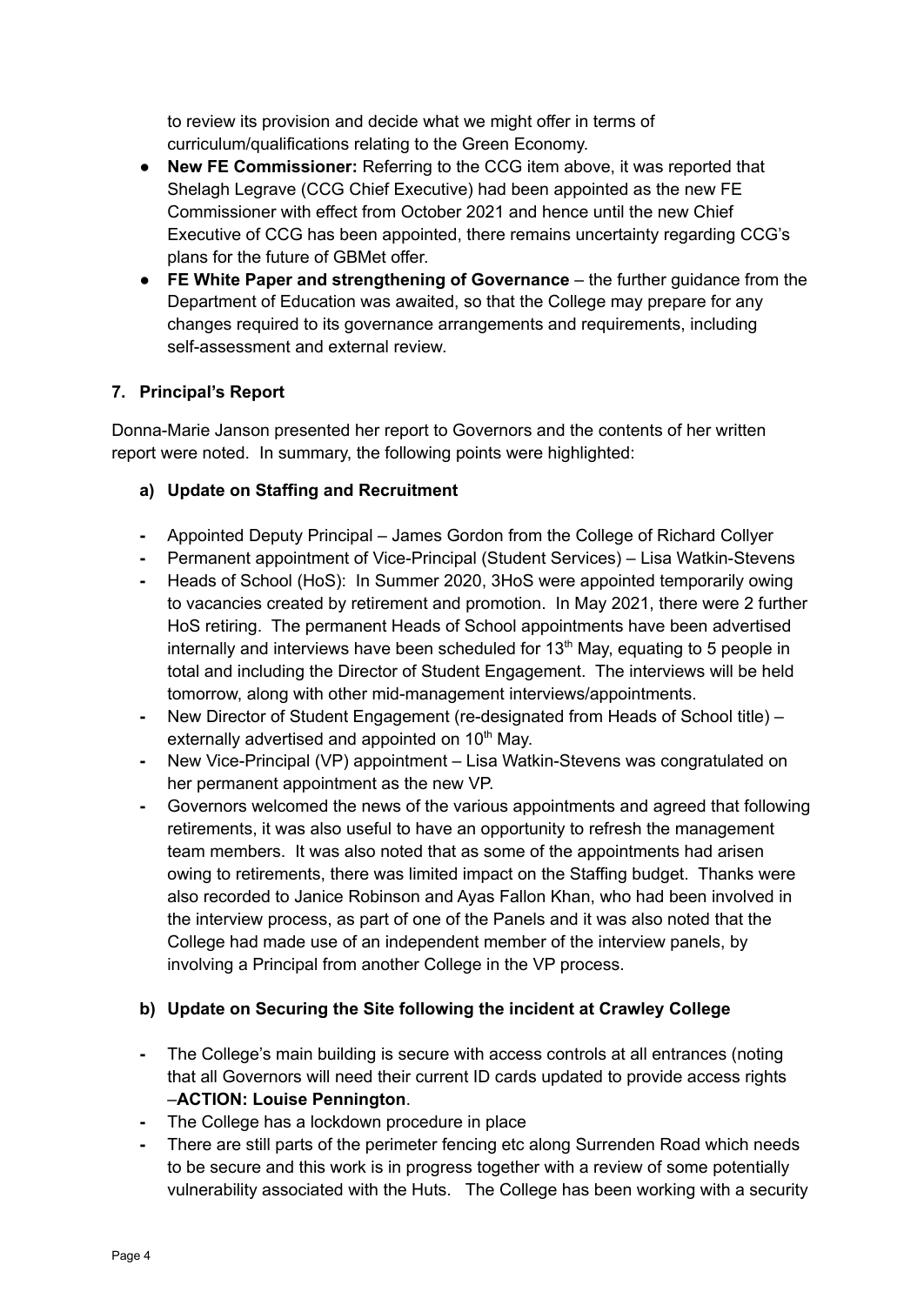agent to review the site to ensure that we have the most appropriate security plan in place and at the same time, to ensure the College's insurers are kept up to date.

**-** The Principal also updated Governors on her tour of the site, yesterday, with representatives from Green Varndean, when she explained to them the duty of care responsibilities which the College had to its Students and Staff, in terms of site security etc.

### **8. Student Governors' Report**

Jack Pattison and Robyn Read presented the following update to Governors:

- **●** STUDENT COUNCIL progress has been made to implement this within the College, so that Students have more input in to the College. There will be 2 tiers of meetings – subject meetings, whereby subject representatives (Student volunteers from each subject area classes) are able to share ideas and suggestions from class feedback at a half termly meeting. Arising from the latter, a selection of suggestions are taken forward to a second meeting (held once per term), comprising about 32 Students who then review the ideas and options. The conclusions from the latter termly meeting will then be fed back to the Student Union and then to SLT, with updates being provided to Governors.
- **●** Lee Finlay-Gray (IB Lead) has established a focus group in respect of online learning feedback obtained from a Student Survey completed during lockdown and good practice from this will be taken forward.
- **●** Student Wellbeing there has been some overcrowding reported by Students in the study areas.
- Leavers Event 25<sup>th</sup> June not sure at the moment whether A1 Students likely to be involved owing to end of year assessment, but waiting for details regarding costings for preparing food from different cultures etc (and see below).
- **●** Bo-Min Ryu originally started discussions with Staff, for a culture and diversity event including food from different parts of the world etc, combined with charity funding raising opportunities. This was passed to the ethnicity and diversity group to take forward with the aim of incorporating this into a September 2021 Freshers' event but involving both first and second years.
- **●** Mental Health week a summary of activities for this week, were reported, including everyone being encouraged to wear green on Thursday, but this includes story-telling, guided meditation, photography competition. There is also a Varndean College mental health awareness page on the website.
- **●** SU members attended a Rainbow Alliance event to see what improvements could be made at College and it was suggested that preferred pronouns could be introduced to College Student records, so that all reports regarding Students could be accurately prepared etc, notwithstanding procedures in place to ensure that confidentiality is maintained where necessary/requested by Students. Regarding preferred pronouns, the Principal advised that a policy relating to this was in the process of being drafted and that the College's systems were being reviewed to check that the addition of preferred pronouns may be incorporated. The difficulty regarding the number of genders recognised by the Department for Education, was also noted.
- **●** SU plans and initiatives for September will include more socialisation between A1 and A2 Students.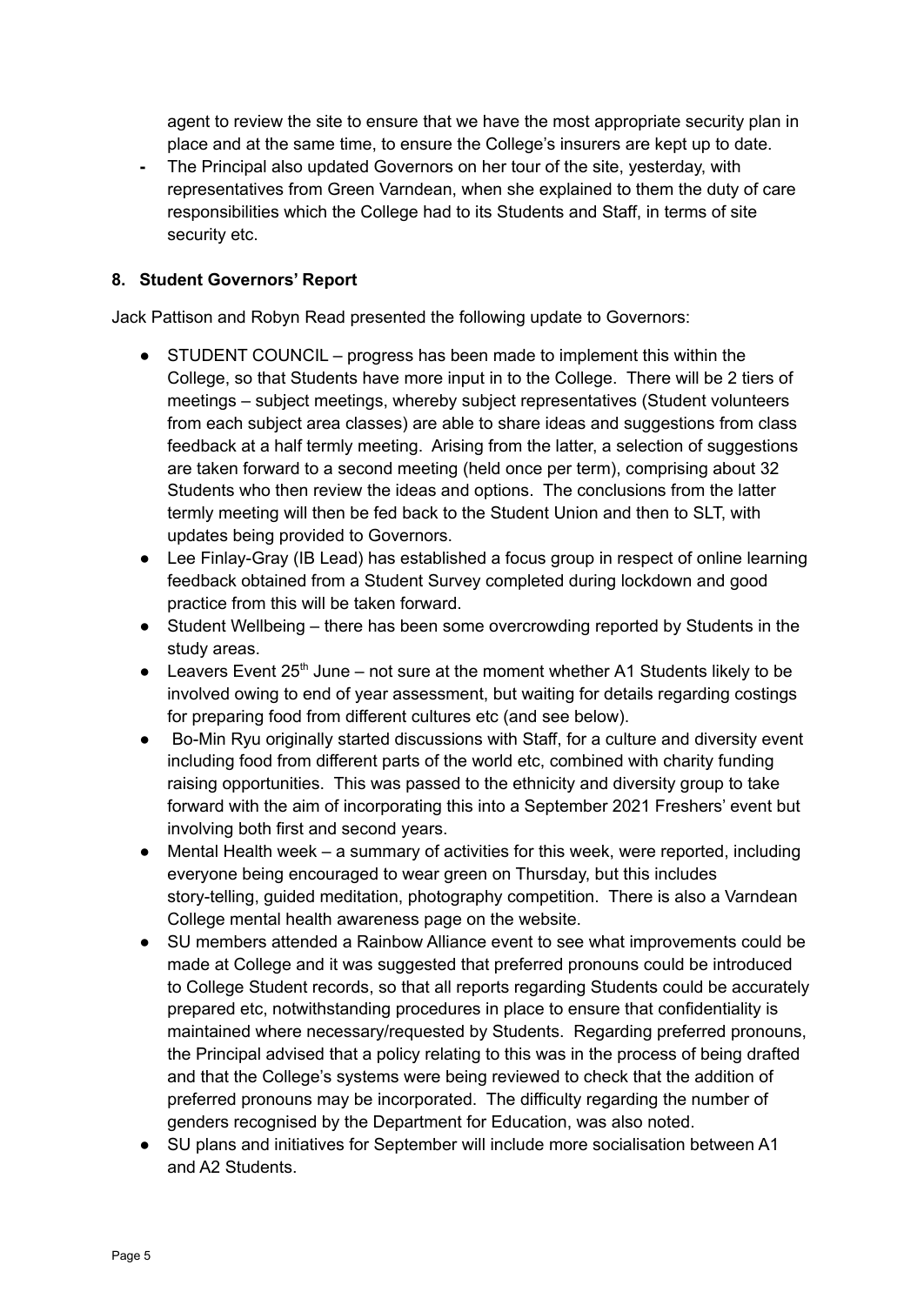### 9. **Curriculum and Standards**

Pete Bailey presented the paper to Corporation, the contents of which were noted and the following points were recorded:

## **a) Student Numbers including implications for Staffing – paper**

- $\bullet$  The impact of Covid on the timing of the Student applications' process was noted  $$ normally finalised before Easter, but this year the deadline was extended.
- The application numbers are looking very healthy with 1,377 applications received by the May deadline (compared with 1,318 last year – at usual January deadline), reflecting an increase in numbers (mainly home Students, but with a slight increase in International Students). There has been a greater percentage of applications from Brighton Schools this year and also an increase from Students located in West Sussex.
- Governors were reminded that owing to the Accord agreement (with GBMet, BHASVIC and Varndean), the City applications are more secure, as only 1 application may be made to local Colleges.
- International Student numbers are less than that achieved 2 years ago, but a reasonable recruitment of Students from Europe is still expected, whilst understandably, Student applications from Asia are down.
- Bottom line 1-2% growth in Student numbers, which the College will be able to accommodate owing to the addition of the STEM centre, but Staffing may have to increase slightly. SLT is also aiming to invest more time in the Year 1 tutorial programme, providing twice as much time as the current offer, in order to improve integration. It was also explained that the staffing details were more difficult to predict and that the College had taken advantage this year in the small group funding grant provided to Colleges, but currently it's uncertain whether the ESFA will continue to offer this for next year.
- Conversion rates are more difficult to assess for this September's entry, as the deadline was extended from the usual early December, to January, although subject to availability, late applications may still be accepted.
- Year 1 to Year 2 transition from the October census date for Year 1 to the October census date for Year 2, the College usually loses about 12-15% of Students which is on a par with the national expectations.
- Teaching implications as mentioned above, it's expected that there will need to be a slight increase in staffing hours (and costs), although the additional hours required in respect of the increased tutorial time, may depend upon the employment of some specialist tutors (who would be paid on a different (lower) rate to teaching staff. In response to a question from Governors, regarding the likely increase in FTE, Pete Bailey confirmed that it was difficult to predict at present, until contracts have been finalised, but indicated that it was likely to be in the region of an addition 1 FTE, with the final figure available in September 2021.
- Regarding the point raised by the Student Governors earlier in the meeting, in respect of pressure on Student social space, it was noted that there had been additional pressure this year as some of the social spaces had been shut e.g. canteen and common room and that this would be rectified for next year, along with the additional study space offered in the STEM centre.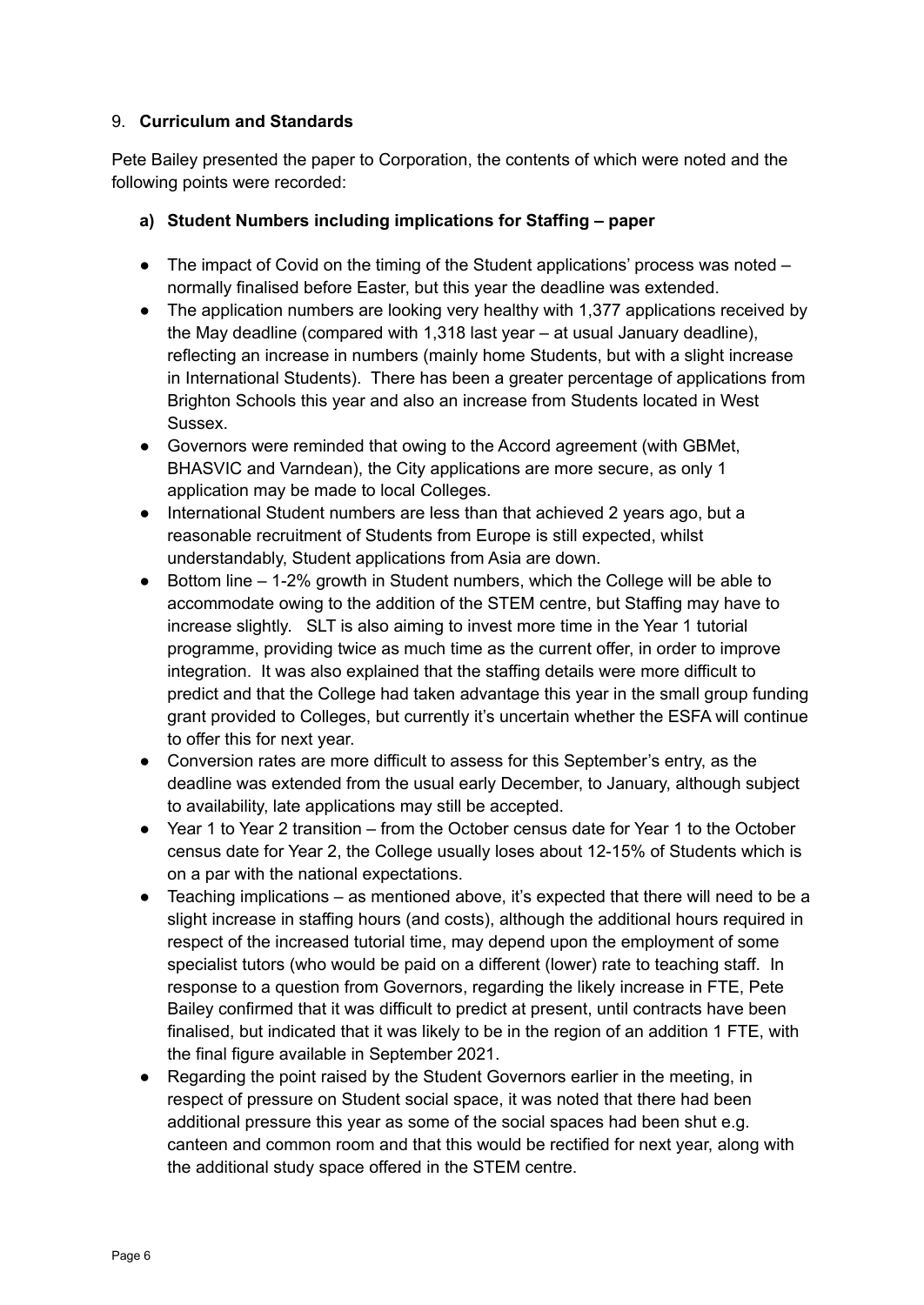## **b) Process of Teacher Assessment Grades – verbal report**

- A 50 page guidance document has been issued to Colleges for the purposes of setting Teacher Assessment Grades per College.
- There will be no examinations this year, so all grades for GCSE and A levels will be centre assessment and at Varndean College, this will be based on the evidence per Student, per qualification from 6 or more pieces of work, 2 of which must have been completed within the period  $26<sup>th</sup>$  March to 14<sup>th</sup> May 2021.
- Summary of the Teacher assessment process:
- basket of 6 pieces of work are considered by the relevant member of Teaching Staff and from this a grade is calculated.
- The process is complicated owing to the requirements to show the processes and measures utilised, taking into account mitigating circumstances e.g. scribe/extra time etc, followed by moderation prior to the final sign off.
- All the evidence has to be provided to the regulators, in digital format, which is a significant administrative task for the College, samples of which will be tested. However, the JCQ (Joint Council for Qualifications) guidance confirms that they are content for Students' work books to be used up until 26<sup>th</sup> March, after which, and until 14<sup>th</sup> May, they may want to see digitalised versions of the evidence.
- Pete Bailey explained the significant administrative task by using mathematics as an example, noting that there were 2 mock examinations (each of which were 20 pages in length) per Student, which totals approximately 8,000 pieces of paper to digitalise for this one subject area.
- Once the assessments have been completed for all Students and all subjects, the College is required to complete an internal moderation exercise and the College has established Staff Panels to action this, post half term. It was noted that not all Staff were happy to assign a grade per student where there are more difficult personal circumstances e.g. difficulties experienced during lockdown and bereavements etc, hence the Panel may help to assist such assessments.
- Week beginning 14<sup>th</sup> June Pete Bailey and the Examination Officer will enter all the grades into the online system – deadline 18<sup>th</sup> June and after this the JCQ reviews the entries and will liaise with Colleges between 23<sup>rd</sup> and 28<sup>th</sup> June requesting samples to be submitted within 48 hours eg 1 A level and 2 GCSEs per Student, representing the external moderation element of the process. Once the JCQ has completed their sampling review per College, if they are not satisfied with the assessments made, they will seek further evidence.
- Results will be issued on  $10<sup>th</sup>$  August and anyone may appeal a grade awarded, the process of which is free to Students this year. Guidance regarding the appeals' process has not yet been issued but it is likely to include both administrative and teacher assessment criteria. It's recognised that if many Students do challenge the grades awarded, then it will be a huge administrative burden upon Colleges and Staff and this will be an anxious time for Students, Parents and Staff. Part of the appeal process will be to check that Colleges have followed the 50 page guidance/policy document issued by the JCQ.
- The Student guide was issued vesterday and has been circulated.
- The Governors thanks Pete Bailey for his detailed explanation which provided insight into the complicated and time consuming process involved, which it was agreed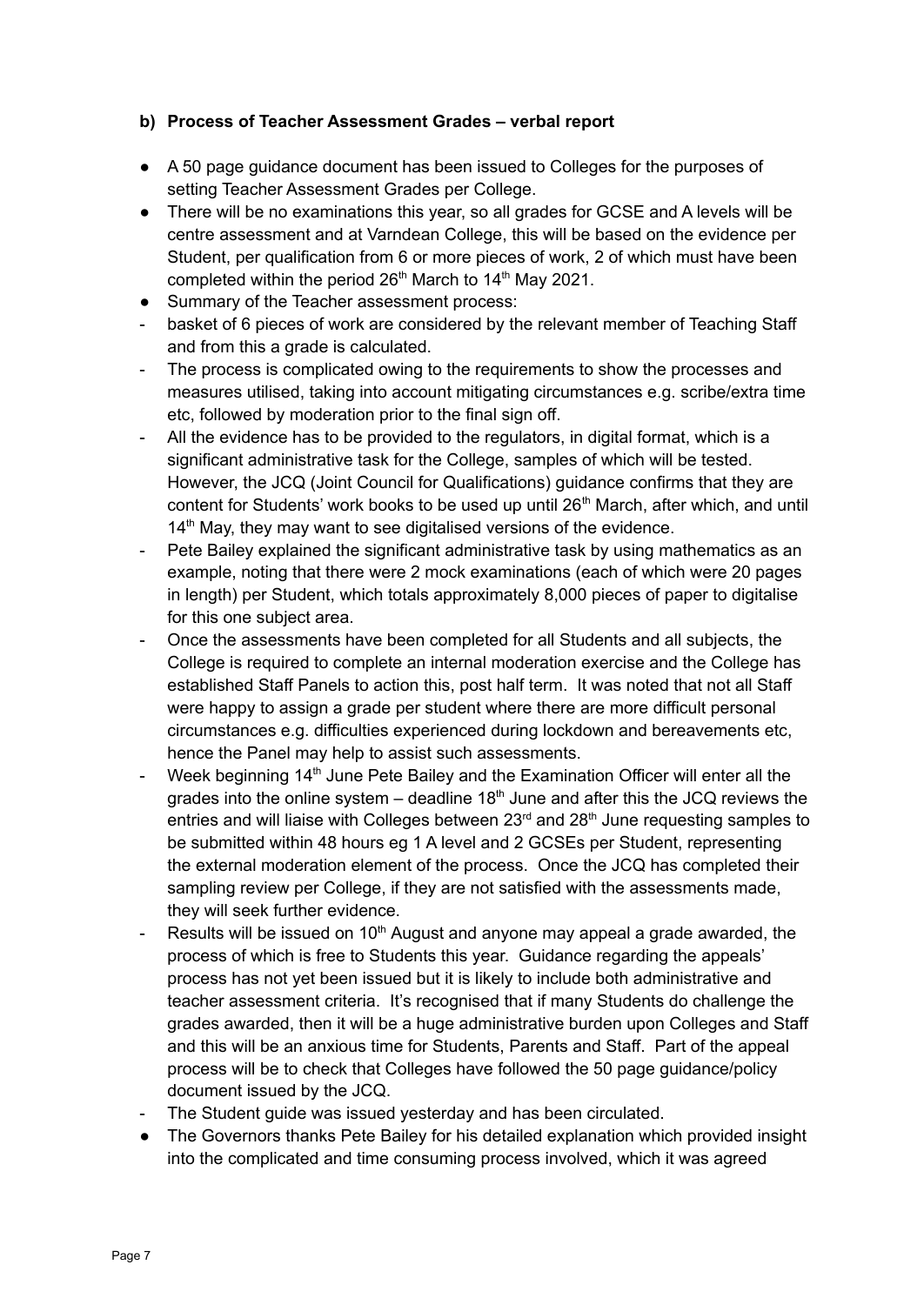would place significant pressure on Staff and Students. Thanks were recorded to Staff for all their hard work in taking forward the assessment requirements.

● In response to a question from governors regarding the appeals process, timeline, penalties etc, Pete Bailey explained that the priority for processing appeals would be focused on those Students who require grades for their University applications which would probably need to be resolved within a couple of weeks. Other appeals would be expected to be resolved in September. However, before the timeline can be established, the appeals process itself still needs to be issued together with confirming the criteria for appeals. Pete Bailey agreed to keep Paul Herridge (Chair of Risk Management Group) informed of potential risks to the College regarding the appeals process. **ACTION: Pete Bailey**

# **10. Finance**

# **a) Financial Updates and Management Accounts**

The contents of the papers were received by the Corporation and Elaine French highlighted the key aspects within the documents, including the year end projection, predicted EBITDA and financial indicators and reminding Governors that the detailed breakdown of the latest accounts had been discussed at the March 2021 Corporation meeting.

# **b) Property Update**

Elaine French reported on the small refurbishment plans across the College for the Summer and that quotations were being sought at present. Referring to the last meeting at which the College's very limited capital expenditure budget, was discussed, she explained that SLT would have to prioritise the refurbishment projects, dependent upon the quotations received; an update will be given to Governors at the July 2021 Corporation meeting.

SLT is also working on a proposal for submitting a bid for the latest CIF grant funding (College Improvement Fund), due in December 2021. SLT would like to replace the remaining temporary huts on site, with a new building and noting that this was at a very early stage of discussion at present. Again, more details proposals will be brought to Corporation at the July meeting and that it wouldn't be necessary to convene an Accommodation Working Group meeting at this stage, to discuss the details. Currently SLT have held initial discussions with an architect and also intend to make enquiries into professional bid writers, in order to have a better chance of achieving success with the CIF bid.

Although at a very earlier conceptual stage, SLT would like to replace the huts with a more substantial replacement in terms of square metres, with a more effective use of the space available and to include some Student social space.

Governors queried the potential project size and it was noted that the maximum funding available per College was £4M.

# **11. Audit Committee**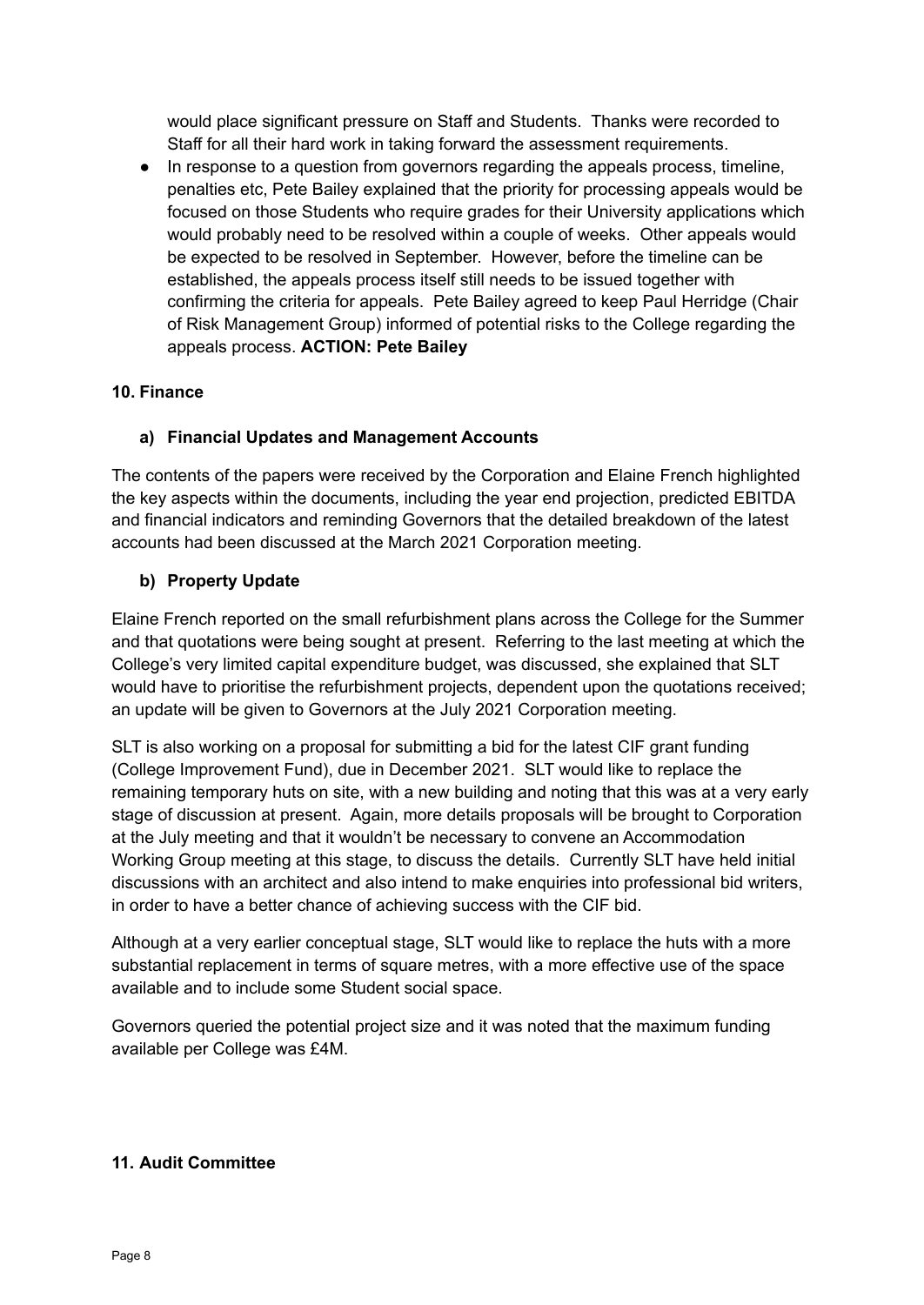Elaine French provided an update to the Corporation on the appointment of the new Internal Auditor, also referring to item 15a) below – confidential record from the last Corporation meeting regarding the Internal Audit appointment. She confirmed that Wylie and Bisset had been appointed and that SLT had met online with them earlier today to discuss the draft internal audit assurance strategic plan for the next 3 years; the draft plan will go to Audit Committee in June 2021. The new auditors will also be taking forward the various outstanding internal audit items, with the aim of completing some of these, before the end of the Summer Term.

## **12. Policies and Other Documents**

The following two policies are required to be approved by Corporation and Governors noted that there were no changes to either policy, apart from the link updates to some of the guidance and regarding the Admissions Policy – there were some minor housekeeping changes to the curriculum offer wording. It was also noted that the appendices to the policy were available on request.

The policies were approved.

- **a) Fees and Charges for 2021/22**
- b) **Admissions Policy 16-18 –** in addition to the above note, Pete Bailey confirmed the minor housekeeping changes to the entry requirements in respect of the curriculum, together with new additions e.g. the new double BTEC in Forensic Science, reflecting the demand for this type of new subject.
- **13. Date of Next Meeting - Wednesday 7 th July 2021 at 6.00 p.m. –** it was confirmed that the meeting would be held remotely via G. Meets.

Apologies for the next meeting were submitted by Katharine Travis.

#### **14. Any Other Business**

The Chair confirmed that the Mid-Term seminar scheduled for June this term and included in the Calendar of Meeting dates for this academic year, would not now be needed, but she advised that this date would be used instead for her annual 1 to 1s with Governors.

#### **15. Part II Confidential business**

**a) Part II Minutes from Corporation Meeting held on 31 st March 2021 – Internal Auditor appointment. – approved.**

At this point, Staff and Student Governors, SLT and the Clerk left the meeting owing to the nature of b) confidential meeting.

b) **Report from SPH Remuneration Committee 12 th May 2021 –** only external Governors and Parent Governors remained for this item and the meeting remained quorate.